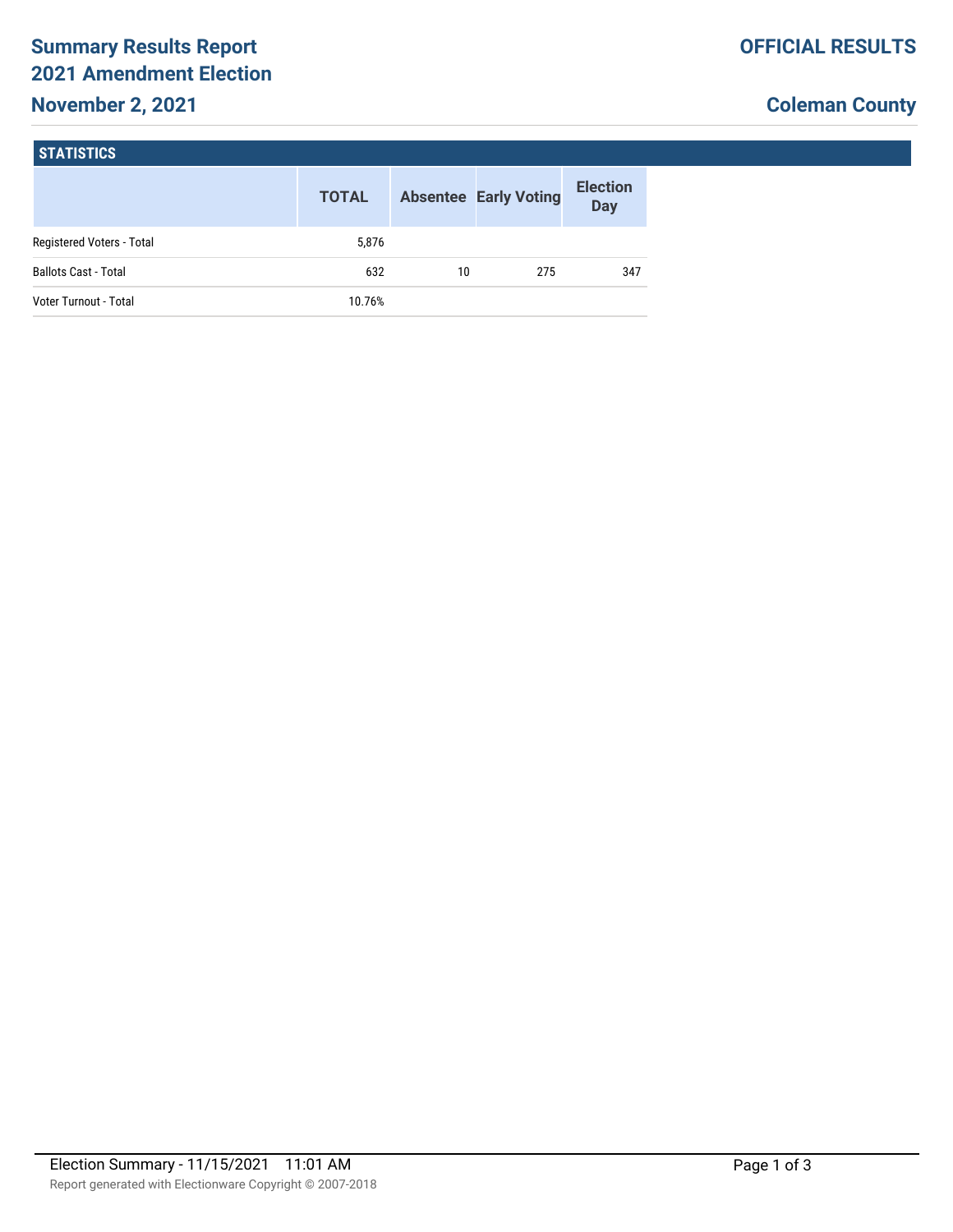#### **STATE PROP 1**

Vote For 1

|         | <b>TOTAL</b> | <b>Absentee Early Voting</b> | <b>Election</b><br>Day |
|---------|--------------|------------------------------|------------------------|
| For     | 545          | 242                          | 295                    |
| Against | 81           | 32                           | 47                     |

## **STATE PROP 2**

Vote For 1

|         | <b>TOTAL</b> |   | <b>Absentee Early Voting</b> | <b>Election</b><br><b>Day</b> |
|---------|--------------|---|------------------------------|-------------------------------|
| For     | 356          | 6 | 163                          | 187                           |
| Against | 266          |   | 110                          | 153                           |

#### **STATE PROP 3**

Vote For 1

|         | <b>TOTAL</b> |   | <b>Absentee Early Voting</b> | Election<br>Day |
|---------|--------------|---|------------------------------|-----------------|
| For     | 549          | 8 | 242                          | 299             |
| Against | 80           |   | 32                           | 47              |

## **STATE PROP 4**

Vote For 1

|         | <b>TOTAL</b> |   | <b>Absentee Early Voting</b> | <b>Election</b><br><b>Day</b> |
|---------|--------------|---|------------------------------|-------------------------------|
| For     | 452          | b | 196                          | 250                           |
| Against | 170          | 4 | 77                           | 89                            |

## **STATE PROP 5**

Vote For 1

|         | <b>TOTAL</b> |   | <b>Absentee Early Voting</b> | <b>Election</b><br><b>Day</b> |
|---------|--------------|---|------------------------------|-------------------------------|
| For     | 437          |   | 186                          | 244                           |
| Against | 188          | 3 | 89                           | 96                            |